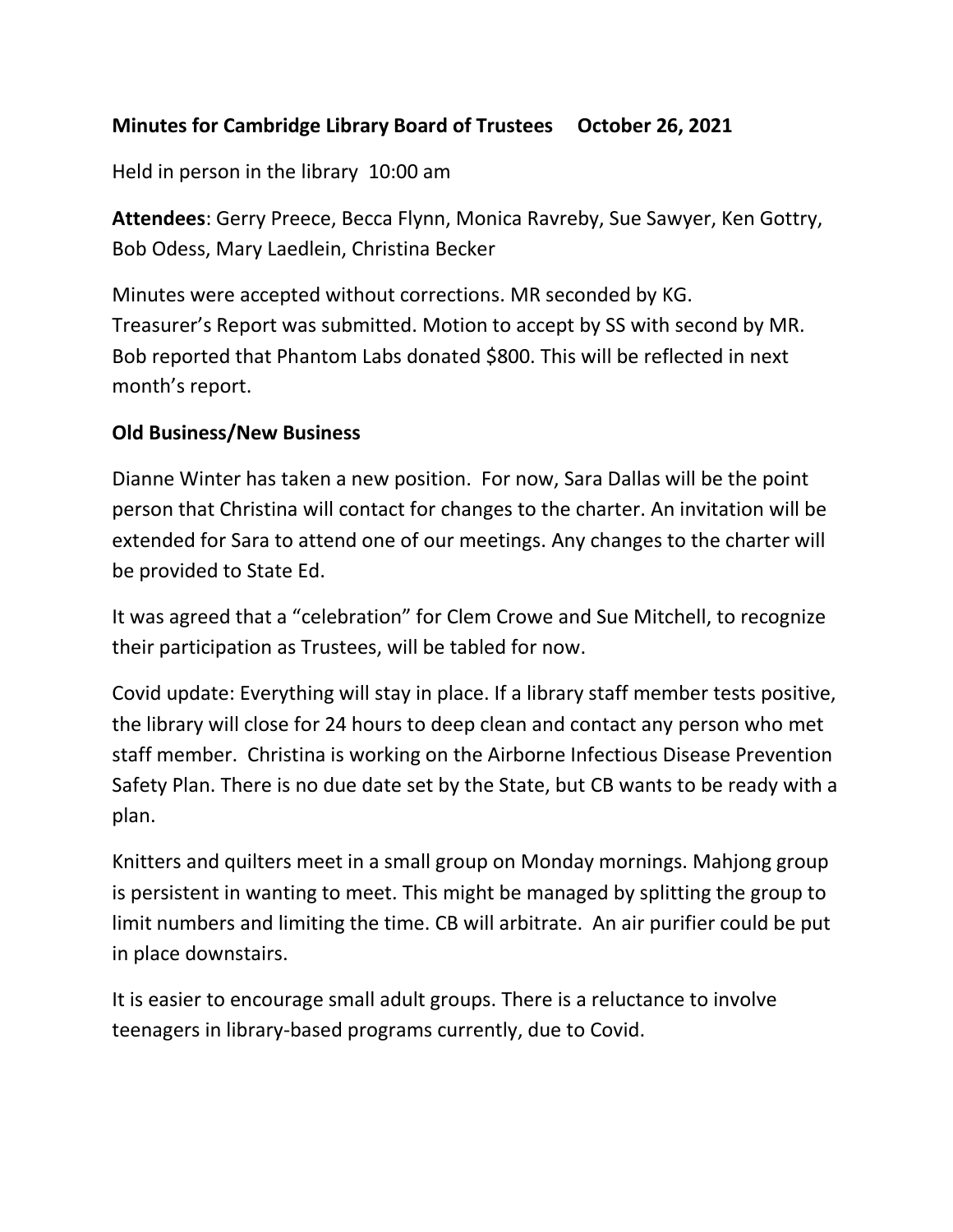Farm 2 Library doing well. (100-120 "shoppers" per month) Less fresh produce being provided as the harvest season winds down. Canned goods and dry goods are available.

CB and Jack Scott have been working on the Youth Services and Tech Support website. They are adding a new Services page and updating Facebook feed, the book carousel, for example. While slow, it is going well.

The delivery driver had the key ring containing all the SAL'S library keys on it was stolen. The locks on the front door were replaced and new keys were provided to staff. SAL'S and the Village will reimburse for the cost of the replacements.

Computers were down at the end of last week (Friday until Monday morning.) The main modem from Primelink (now First Light) was burnt out but was replaced and is working now.

Take and Make Kits are back. Thirty-six fall wreath kits were handed out in 3 days in October. Next will be a Picture Frame Kit. In December, a Make your Own Beaded Ornaments (elves, wreaths, candy canes). January is set with a Needlepoint and Sewing Kit. The Friends of the Library provided a check for \$300 to cover all materials.

Bella's Reading and Art program is going well. She provides Take Home kits and read aloud videos (either public YouTube videos or prerecorded videos for now). Her first kits go out on Thursday, October 28.

Christina was approached by a member of the Nola Fundraiser. They were looking for local places to display larger items for raffle. It was discussed and decided that the library can only be open to raffling for village entities because the library is tied to the village rules.

There hasn't been time for Christina to address the construction project with other current issues. Previous construction plans are now 2 years old. We do, however, have the plans in hand to refer to. Questions were asked… should a committee be formed to begin looking forward? How should this be communicated with the public? Infrastructure? Ken Gottry was willing to be a